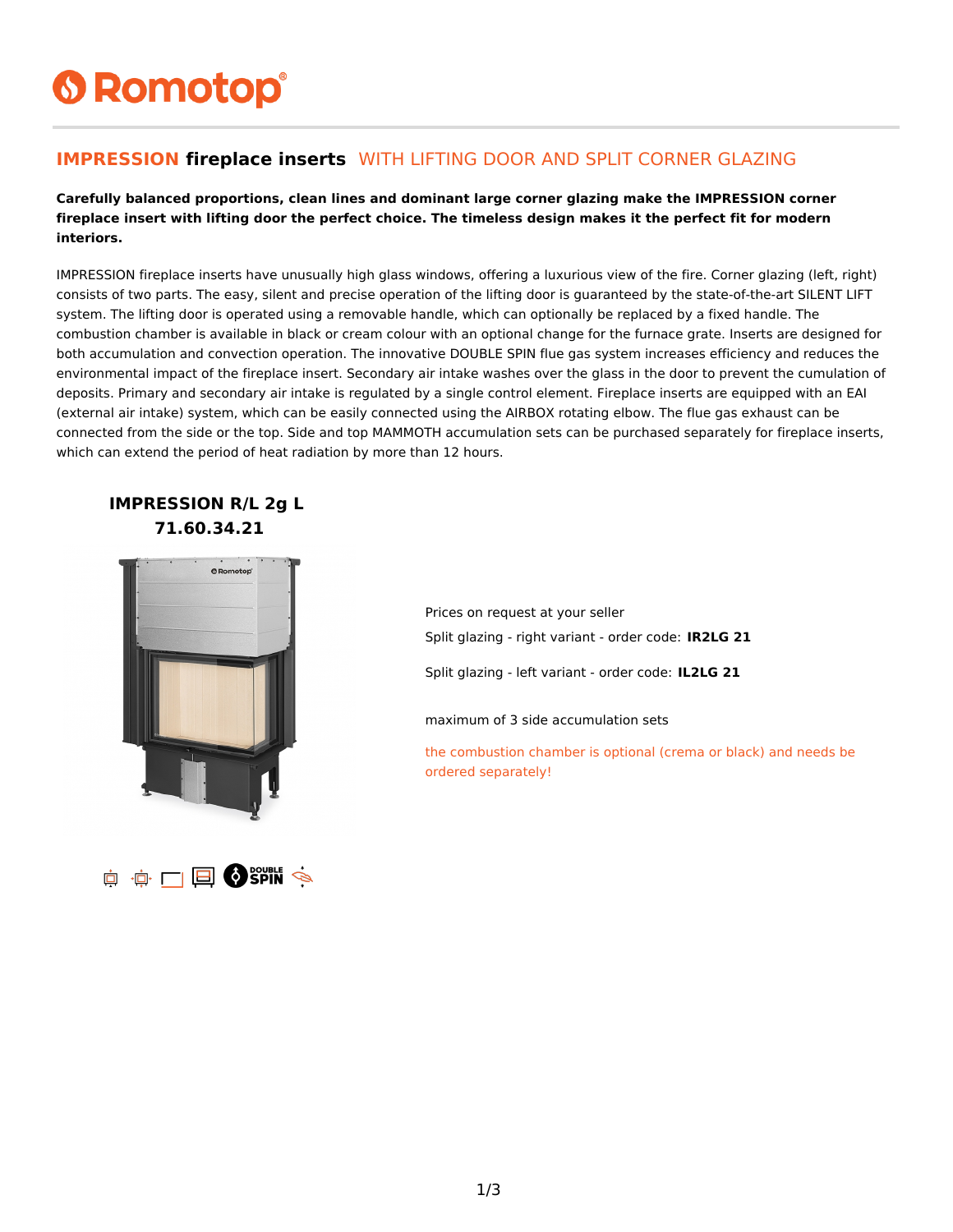### **Technical parameters**

| [LT: Výška]                                        | 1531 [LT: mm]     |
|----------------------------------------------------|-------------------|
| [LT: Šířka]                                        | 943 [LT: mm]      |
| [LT: Hloubka]                                      | 574 [LT: mm]      |
| [LT: Výška dvířek]                                 | 556 [LT: mm]      |
| [LT: Šířka dvířek]                                 | 706 [LT: mm]      |
| [LT: Hloubka dvířek]                               | 339 [LT: mm]      |
| [LT: Hmotnost]*                                    | 221 [LT: kg]      |
| [LT: Regulovatelný výkon]                          | 5,0-13,0 [LT: kW] |
| [LT: Průměr kouřovodu]                             | 150-200 [LT: mm]  |
| [LT: Průměr kouřového hrdla]                       | 200 [LT: mm]      |
| [LT: Průměr centr. přív. vzduchu (CPV)]            | 150 [LT: mm]      |
| [LT: Výška osy zadního vývodu]                     | 1190 [LT: mm]     |
| [LT: Provozní tah]                                 | 12 [LT: Pa]       |
| [LT: Účinnost]                                     | 81,0 %            |
| [LT: Průměrná spotřeba dřeva]                      | 2,8 [LT: kg/h]    |
| *weight including black / cream combustion chamber |                   |
|                                                    |                   |

 $A+$ 

#### **Accessories**

ADJUSTABLE LEGS - 190 mm AIRBOX 01 IMPRESSION COMBUSTION CHAMBER IR2LG TOP01 black COMBUSTION CHAMBER IR2LG TOP02 cream CONTRA-WEIGHT IMPRESSION CONVECTION COVER for IMPRESSION R/L 2g L 71.60.34.21 fireplace inserts FRAME IL2LG RAM11 cover standard FRAME IL2LG RAM12 cover standard FRAME IL2LG RAM15 support FRAME IR2LG RAM11 cover standard FRAME IR2LG RAM12 cover standard FRAME IR2LG RAM13 standard, universal FRAME IR2LG RAM14 standard, universal FRAME IR2LG RAM15 support GRATE SET (H3 ROST 01) HANDLING SET IMPRESSION FIXED HANDLE SIDE ROMOTOP MAMMOTH ACCUMULATION SET for fireplace inserts (AKKUM KV 06) TOP ROMOTOP MAMMOTH ACCUMULATION SET for fireplace inserts with a flue exhaust of 200 mm